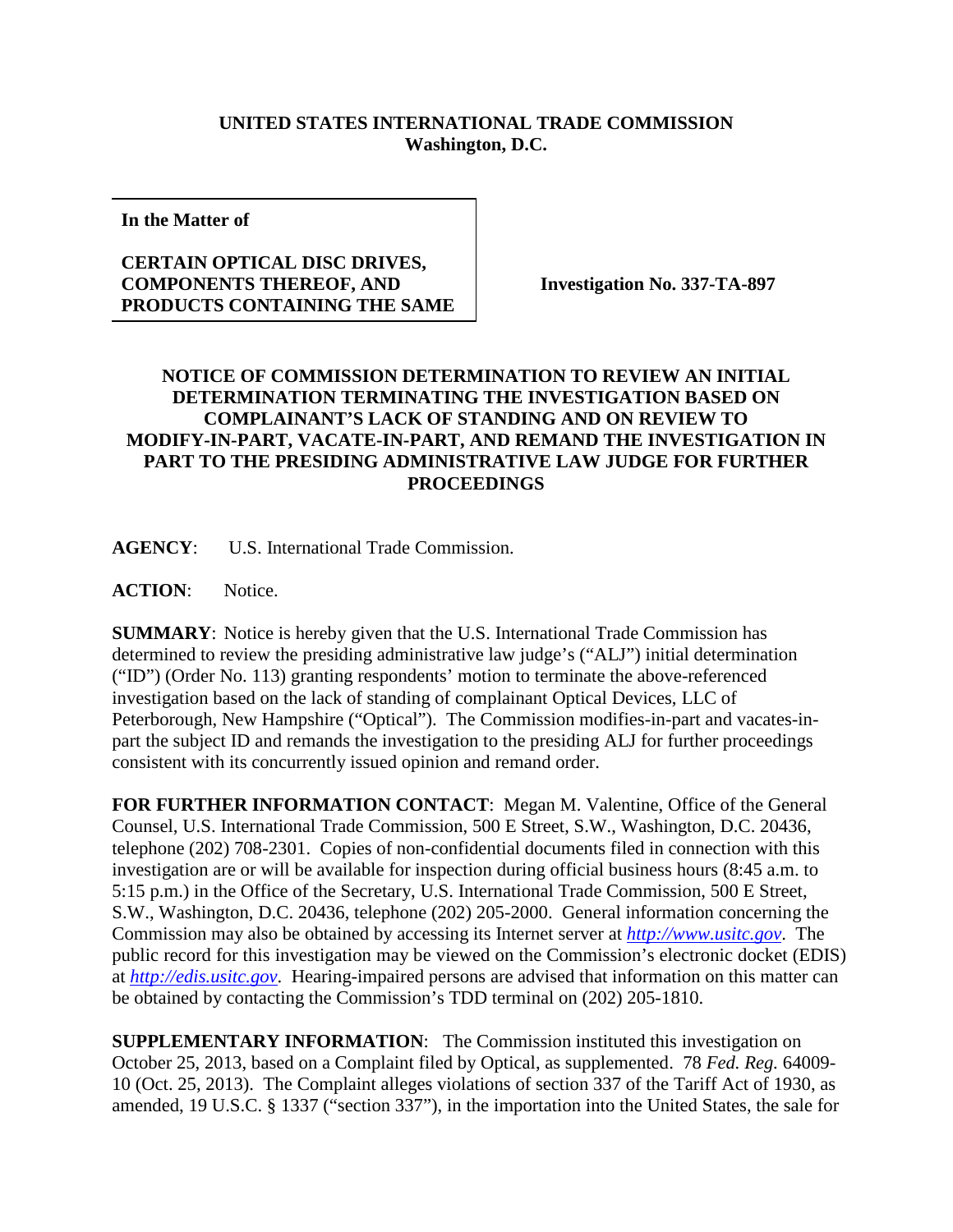importation, and the sale within the United States after importation of certain optical disc drives, components thereof, and products containing the same by reason of infringement of certain claims of U.S. Patent Nos. 6,904,007 (''the '007 patent''); 7,196,979 (''the '979 patent''); 8,416,651 ("the '651 patent"); RE40,927 ("the '927 patent"); RE42,913 ("the '913 patent"); and RE43,681 the ('681 patent"). The Complaint further alleges the existence of a domestic industry. The Commission's Notice of Investigation named as respondents Lenovo Group Ltd. of Quarry Bay, Hong Kong and Lenovo (United States) Inc., of Morrisville, North Carolina; LG Electronics, Inc. of Seoul, Republic of Korea and LG Electronics U.S.A., Inc. of Englewood Cliffs, New Jersey; Panasonic Corp. of Osaka, Japan and Panasonic Corporation of North America of Secaucus, New Jersey; Samsung Electronics Co., Ltd. of Seoul, Republic of Korea and Samsung Electronics America, Inc. of Ridgefield Park, New Jersey (collectively "Samsung"); and Toshiba Corporation of Tokyo, Japan and Toshiba America Information Systems, Inc. of Irvine, California (collectively "Respondents"). The Office of Unfair Import Investigations was not named as a party to the investigation.

The Commission later terminated the investigation as to the application of numerous claims of the asserted patents to various named respondents. *See* Notice of Commission Determination Not to Review an Initial Determination Granting Complainant's Motions to Partially Terminate the Investigation as to Certain Patents (Aug. 8, 2014). The Commission also later terminated the investigation with respect to Samsung based on a settlement agreement. *See* Notice of Commission Determination to Grant a Joint Motion to Terminate the Investigation as to Respondents [Samsung] on the Basis of a Settlement Agreement (Sept. 2, 2014).

On May 6, 2014, Respondents, including Samsung, filed a motion to terminate the investigation for good cause based on Optical Devices' lack of prudential standing to bring an infringement action with respect to the asserted patents. On May 16, 2014, Optical Devices filed a response in opposition. On June 3, 2014, Respondents, pursuant to Order No. 83, filed a reply in support of their motion. On June 10, 2014, Optical Devices filed a motion for leave to file a surreply in opposition to Respondent's reply. On June 11, 2014, Respondents filed an opposition to Optical Devices' motion for leave to file a surreply.

On October 20, 2014, the ALJ issued the subject ID, granting pursuant to section 210.21(a) of the Commission's Rules of Practice and Procedure (19 C.F.R. § 210.21(a)) Respondents' motion to terminate the investigation based on Optical Devices' lack of prudential standing. Specifically, the ALJ found that Optical Devices does not hold all substantial rights to the subject patents and, therefore, lacks prudential standing to maintain an action for infringement without joinder of other necessary parties. The ALJ also granted Optical Devices' motion for leave to file a surreply.

Having examined the record of this investigation, including the subject ID, the petitions for review, and the responses thereto, the Commission has determined to review the subject ID. On review, the Commission vacates the ALJ's finding that Optical Devices lacks standing with respect to the '007, '979, and '651 patents (collectively, "the Kadlec Patents") and remands the investigation for further proceedings consistent with the Commission's concurrently issued opinion and remand order. Further on review, the Commission finds based on modified